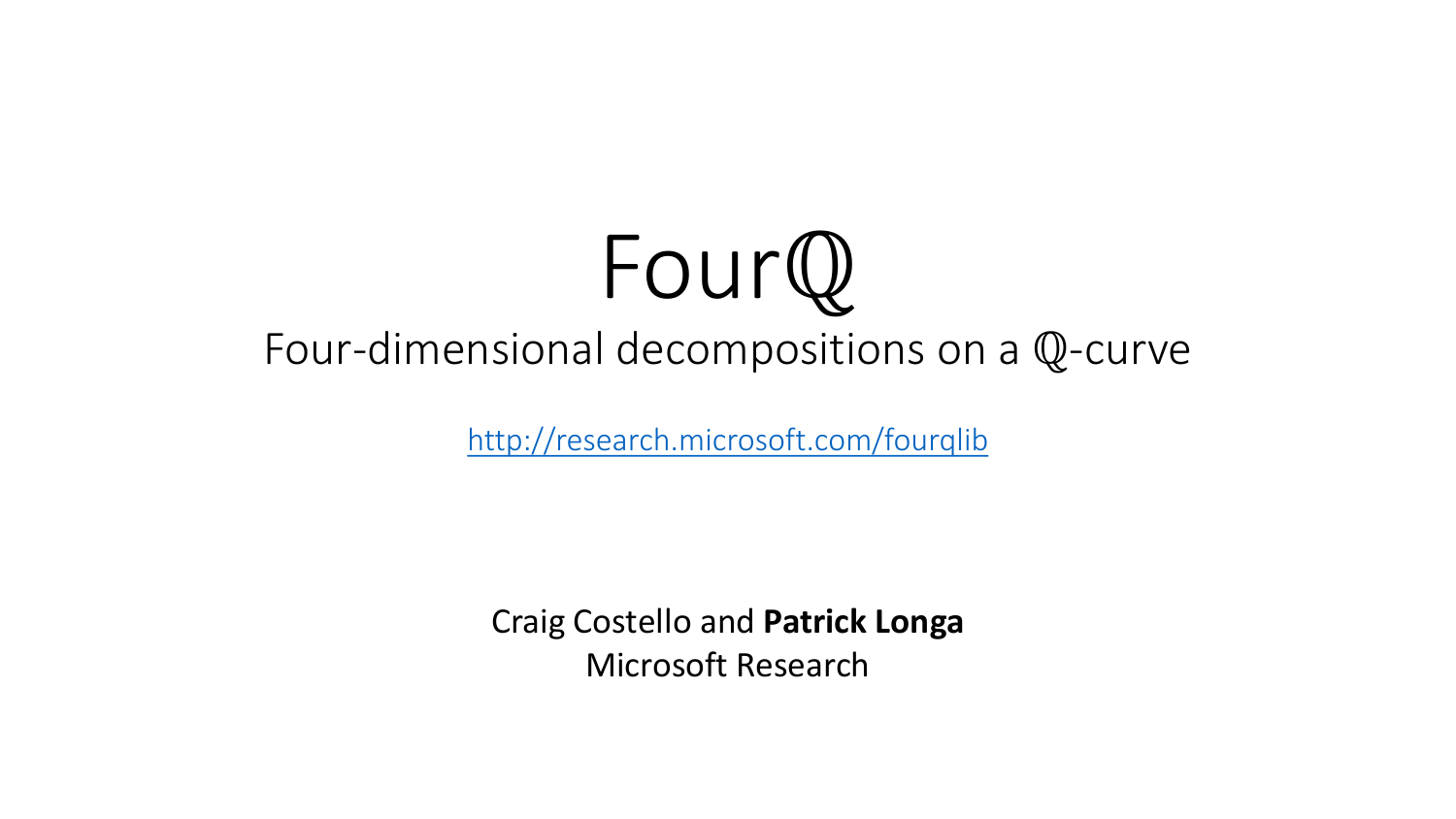## Fourℚ: pulling together the state-of-the-art in ECC

- CM endomorphism [GLV01]
- Frobenius (Q-curve) endo [GLS09, Smi13, GI13]
- Edwards form [Edw07] • Efficient Edwards coord.

[BBJ+08, HCW+08]

• Arithmetic over the Mersenne prime  $p = 2^{127} - 1$ 



*This powerful combination brings in simplicity and flexibility, and enables the fastest curve-based computations to date.*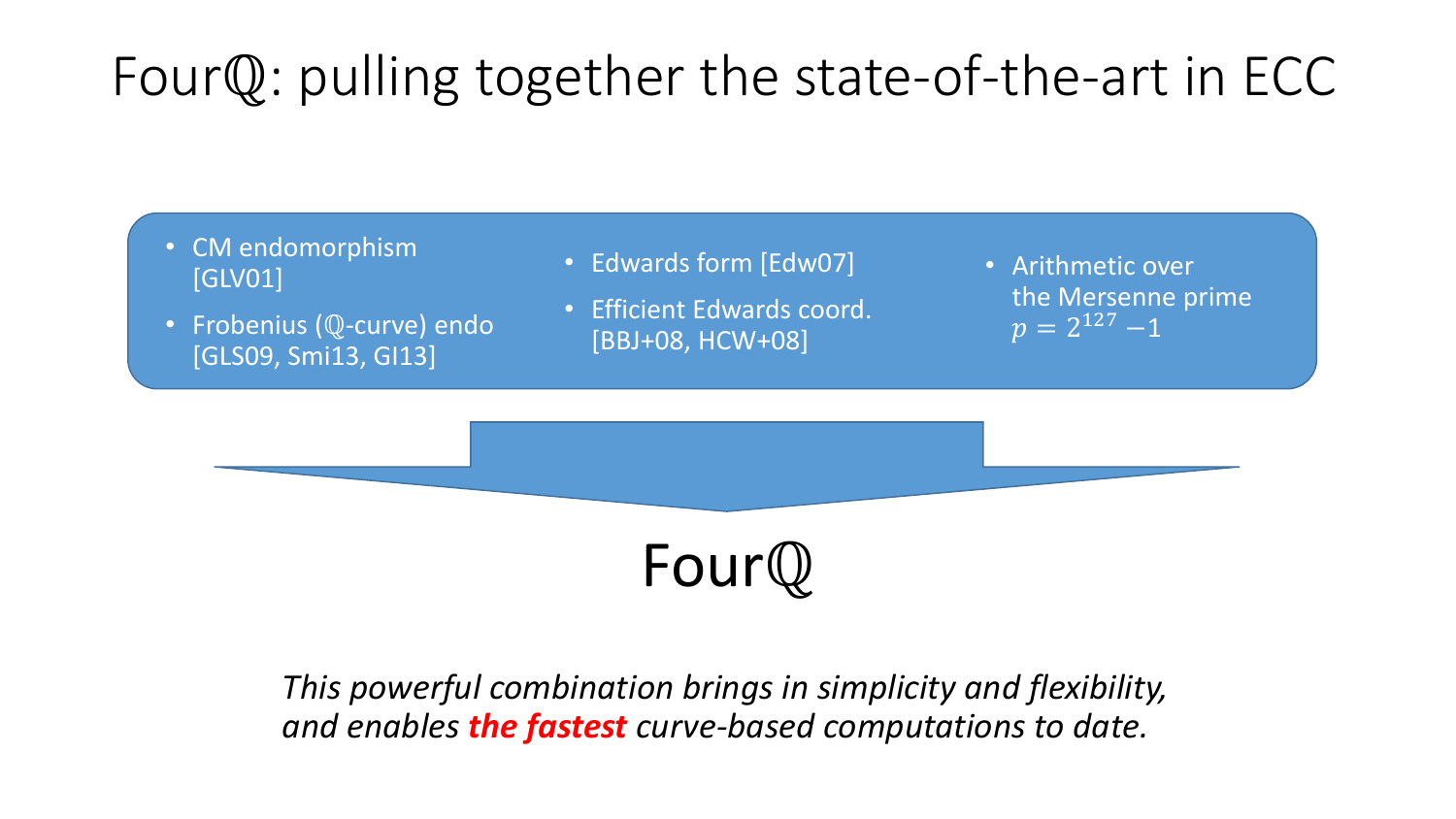## Fourℚ in the news



#### **Security**

#### Microsoft throws crypto foes an untouchable elliptic curveball

| Redmond's new, free, crypto library dubbed FourQ leaves P-256 |  |  |
|---------------------------------------------------------------|--|--|
| swinging and missing                                          |  |  |



#### 15 Sep 2015 at 03:58, Richard Chirgwin



While Washington mulls ways to make crypto less effective, the industry, thank heavens, continues to push in the other direction. Microsoft Research has just published an elliptic curve library it reckons is considerably faster than what's currently available.

Outlined in this International Association for Cryptologic Research (IACR) paper, the implementation, the

| More like this |      |
|----------------|------|
| Cryptography   | Nist |
|                |      |

#### **Most read**



Confession: I was a teenage computer virus writer



VANISHED GLOBAL WARMING may NOT **RETURN - UK Met Office** 



PRIMITIVE TOOLS found near MICROSOFT headquarters



World finally ready for USB-bootable OS/2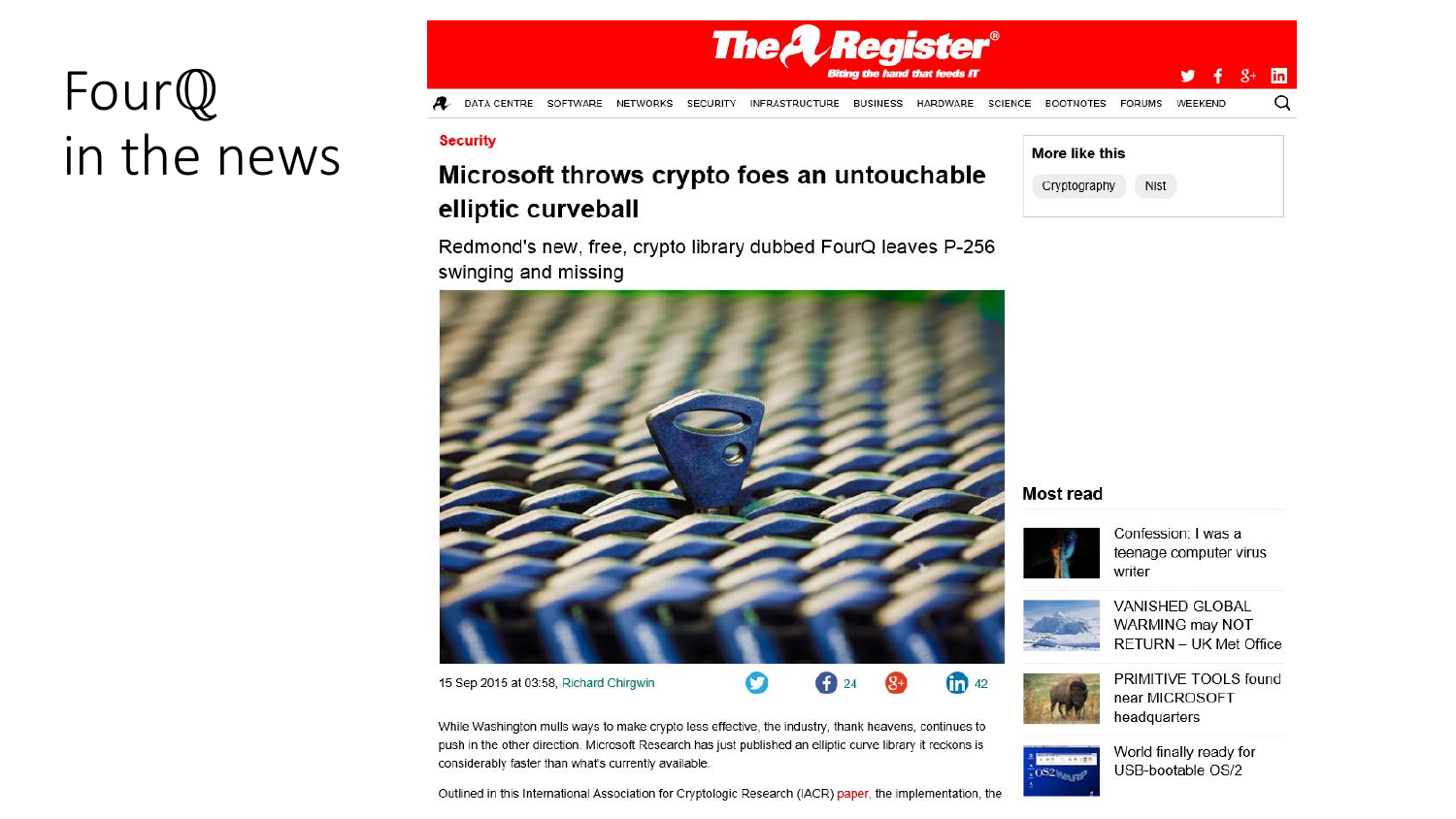### The Curve

$$
E/\mathbb{F}_{p^2} - x^2 + y^2 = 1 + dx^2 y^2,
$$

with  $p=2^{127}$   $-1$ ,  $d=125317048443780598345676279555970305165 $i+1$$ 4205857648805777768770, # $E = 392 \cdot N$ , where N is a 246-bit prime.

- Provides  $\sim$  122.5 bits of security.
- Fastest (large char) ECC addition laws are complete on  $E$ .
- E is a degree-2  $\mathbb Q$ -curve: endomorphism  $\psi$ .
- E has CM by order of  $D = -40$ : endomorphism  $\phi$ .
- $\bullet \,\, \psi(P) = \big[\lambda\,{}_{\psi}\big]P$  and  $\phi(P) = \big[\lambda\,{}_{\phi}\big]P$  for all  $P \in E[N]$  and  $m \in [0,2^{256}]$

 $m \mapsto (a_1, a_2, a_3, a_4)$  $[m]P = [a_1]P + [a_2] \phi(P) + [a_3] \psi(P) + [a_4] \psi(\phi(P))$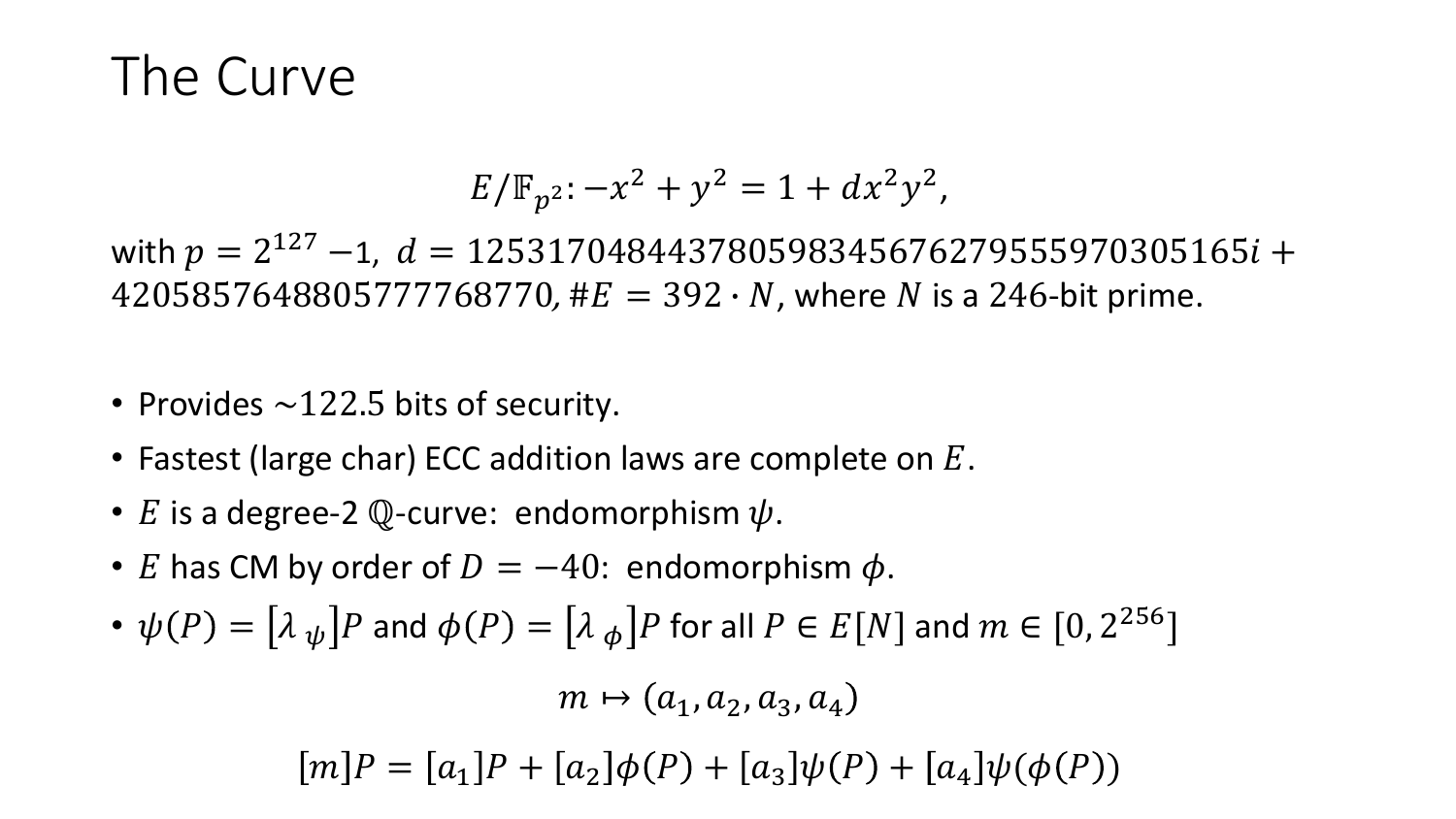### Fourℚlib: an efficient and secure ECC library for Fourℚ

Version 1.0 recently released:

- Supports core ECC functions.
- Fully protected against timing and cache attacks.
- Wide platform support (e.g., ARM, x86 and x64) using Windows and Linux: includes a portable implementation in C and optimized x64 implementations.
- Option to disable the use of the endomorphisms  $\psi$  and  $\phi$ .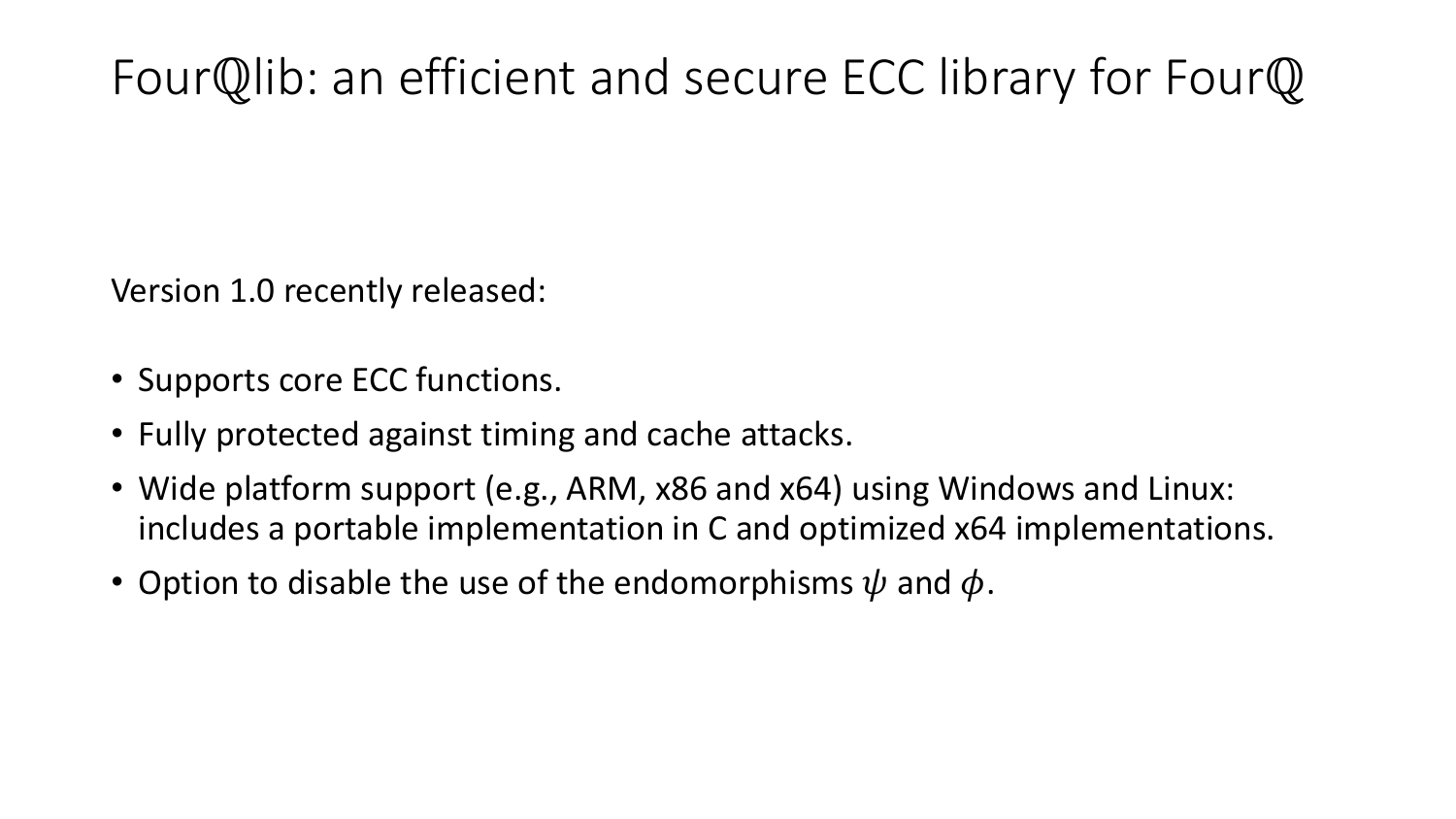#### Comparison with other 128-bit security curves

#### Cycles to compute variable-base scalar multiplication (in  $10^3$  cycles)

| <b>Curve</b>                                       | <b>Field</b>                                                    | <b>Intel</b><br><b>Atom</b> | <b>Intel</b><br><b>S</b> Bridge | <b>Intel</b><br>I Bridge | <b>Intel</b><br><b>Haswell</b> | <b>AMD</b><br><b>Kaveri</b> |
|----------------------------------------------------|-----------------------------------------------------------------|-----------------------------|---------------------------------|--------------------------|--------------------------------|-----------------------------|
| Four $\mathbb Q$ (this work)                       | $\mathbb{F}_{p^2}$ , $p = 2^{127} - 1$                          | 442                         | 74                              | 71                       | 59                             | 122                         |
| Kummer (Gaudry-Schost)                             | $\mathbb{F}_p$ , $p = 2^{127} - 1$                              | 556                         | 89                              | 88                       | 61                             | 151                         |
| GLV+GLS (Longa-Sica)                               | $\mathbb{F}_{p^2}$ , $p = 2^{128} - 5997$                       |                             | 92                              | 89                       |                                |                             |
| <b>GLS binary (Hankerson-</b><br>Karabina-Menezes) | $\mathbb{F}_{2^{254}}$                                          | $\overline{\phantom{a}}$    | 120                             | 114                      | 62                             |                             |
| Curve25519 (Bernstein)                             | $\mathbb{F}_p$ , $p = 2^{255} - 19$                             | 1,109                       | 157                             | 159                      | 162                            | 301                         |
| <b>NIST P-256</b>                                  | $\mathbb{F}_p$ , $p = 2^{256} - 2^{224} + 2^{192} + 2^{96} - 1$ |                             | 400                             |                          | 312                            |                             |

Kummer: implementations by Bos et al [BCH+13] and Bernstein et al [BCL+14]. Results from [eBACS]. GLV+GLS: implementation and results from Faz Hernandez-Longa-Sanchez [FLS15]. GLS binary: implementation by Oliveira et al [OLA+14]. Results from [eBACS]. Curve25519: implementations by Bernstein et al [BDL+11] and Chou [Cho14]. Results for [BDL+11] from [eBACS]. NIST P-256: implementation and results from Gueron-Krasnov [GK15].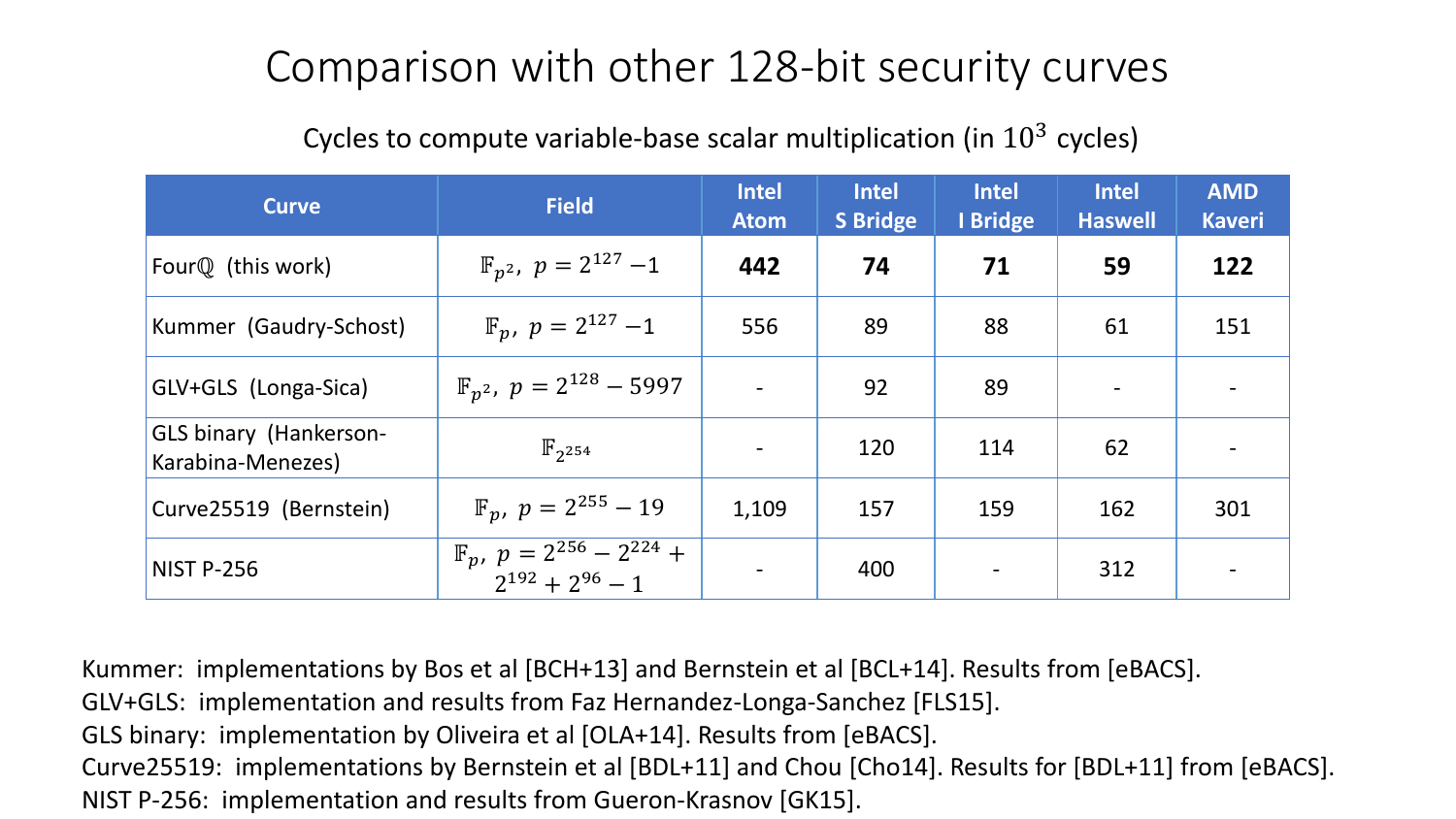### Final thoughts

- Four $\mathbb Q$  is 4-5x faster than NIST P-256, 2-3x faster than Curve25519.
- Even without using endomorphisms  $\psi$  and  $\phi$ , FourQ is still ~3x faster than NIST P-256 and up to 1.5x faster than Curve25519.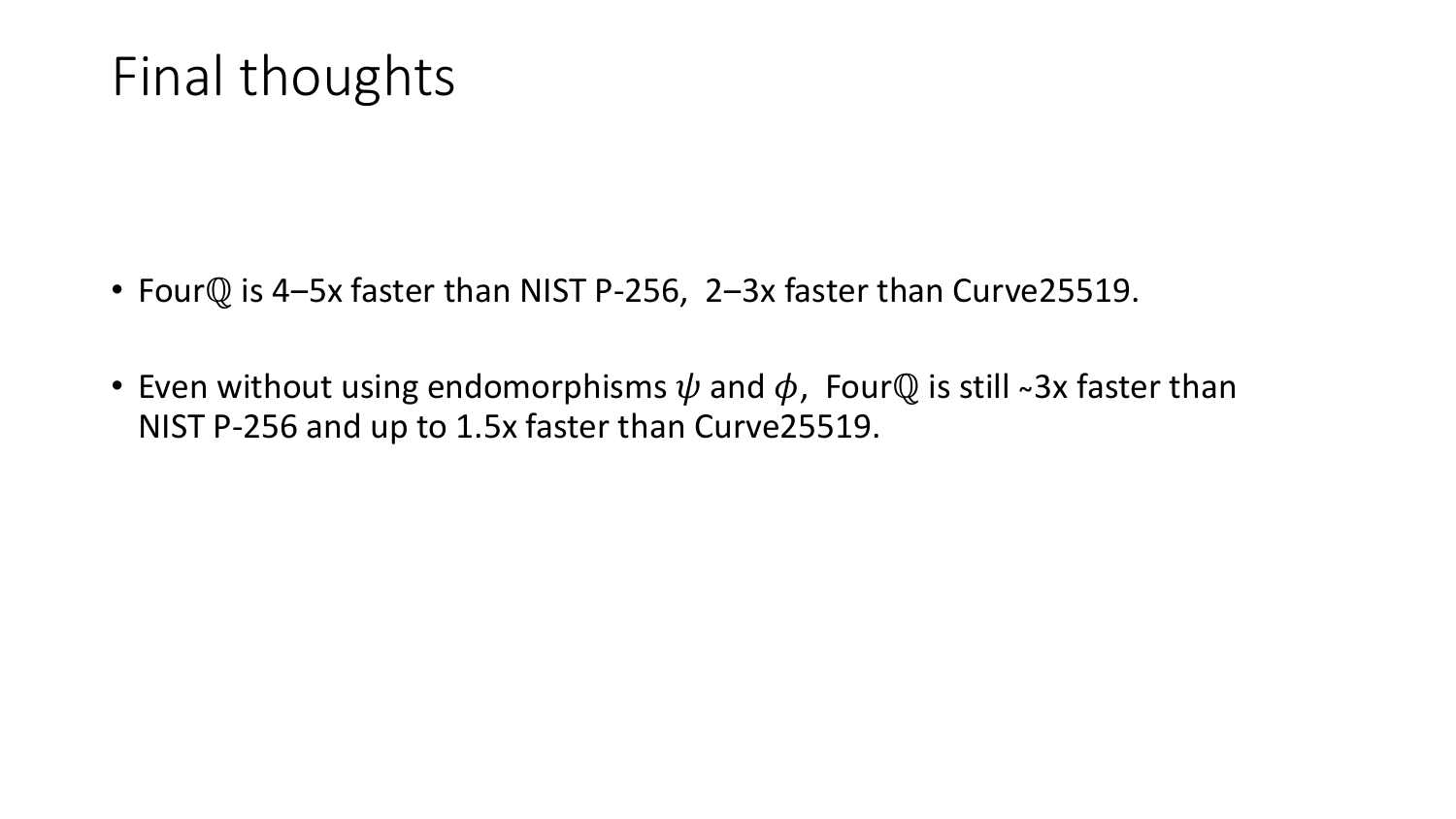

• "Fourℚ: four-dimensional decompositions on a Q-curve over the Mersenne prime". ASIACRYPT 2015 (to appear).

Extended paper version:

<http://eprint.iacr.org/2015/565>

• FourQlib, version 1.0

<http://research.microsoft.com/fourqlib/>